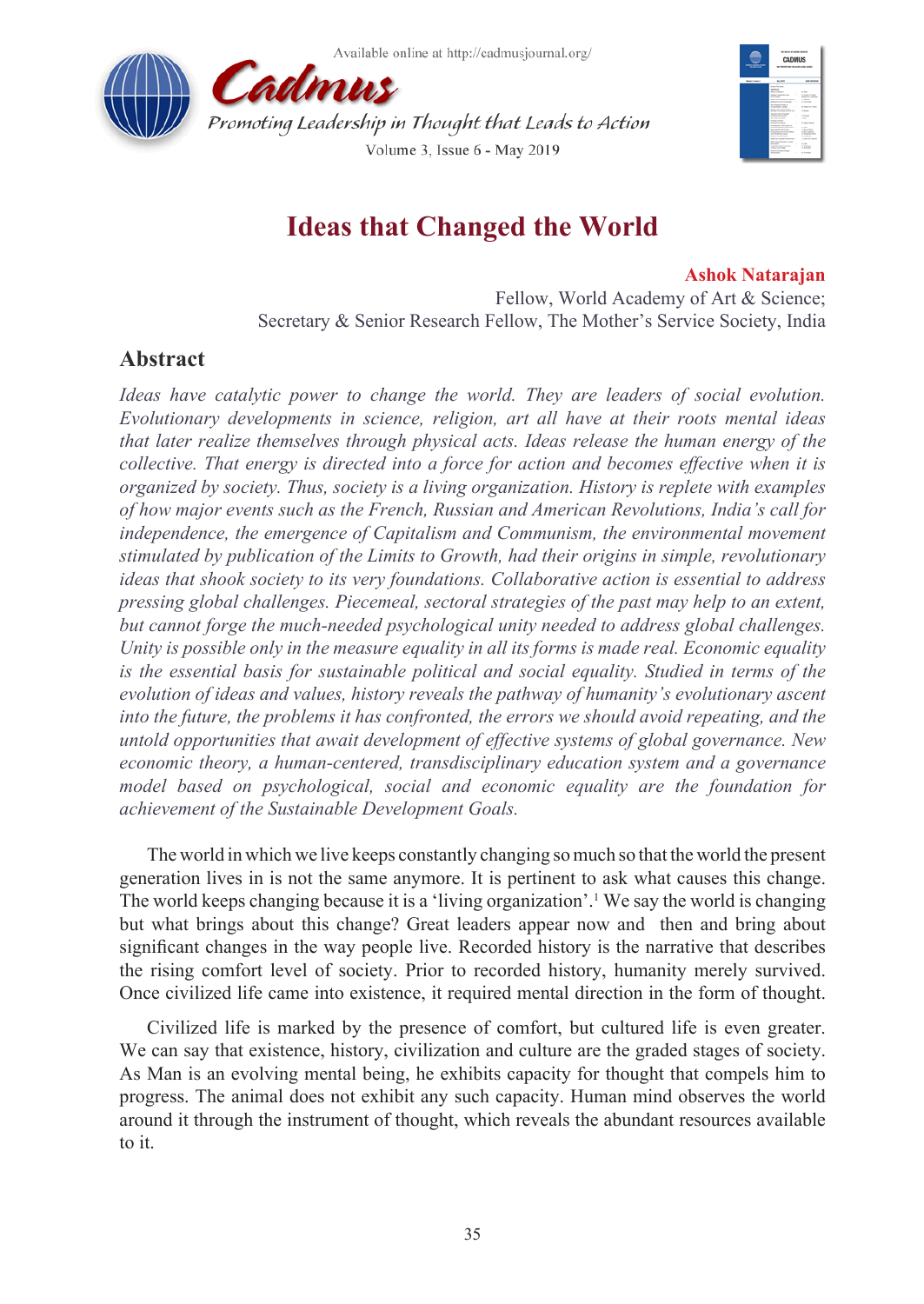The process of observation generates ideas. When these ideas are implemented, they lead to change, which is seen as a form of progress. Such an observation of life, if thorough, leads to the discovery of the laws of life. Using this knowledge, Man is able to command life and make it behave the way he wants. Such a command over life equipped man to launch technological revolutions using coal, steam, electricity and electronics. While these pertain to industry, revolutions in France and Russia were political in nature. Nonetheless, they have had an equally

*"A new conception of growth is needed to guide humanity's future progress."*

profound impact. Prior to these, monarchy was displaced and democracy was installed by beheading the English king Charles I. When the British Empire was abolished, it led to the creation of 45 new states. Equally, on the religious front, the birth of Jesus and Buddha brought about evolutionary developments in religion.

The spread of education from the beginning of the  $20<sup>th</sup>$  century onward has had a dramatic impact on the knowledge level of people all around the world. Education in particular abridges man's social life. We must note that every major social revolution has been preceded by the launch of an idea. The idea of Liberty launched the French Revolution. Equally so, the idea of economic equality spurred the Russian Revolution. If we see what lies behind the Industrial revolution, we see that it is scientific inquiry and technological discoveries.

In the year 1972, the world was shocked with the announcement that rapid developmental changes were damaging the environment. The Club of Rome became alert to this danger and after studying the problem, it issued a report entitled *The Limits to Growth*, which had a considerable effect on governments and people around the world. Similarly, in the year 1848, the Communist leader Karl Marx released his *Communist Manifesto*. He moved to London permanently from Germany and studied the growth of Capitalism from its inception. He spent most of his time in the British Museum and came up with a report. His study identified businessmen as robber barons. Money showed itself to be the center of Capitalism and this type of social order was mainly run on the strength of violence. The owners of means of production could be wrested of their control only through violence and this knowledge led Marx to proclaim to the Proletariat: "Workers of the World Unite. You have nothing to lose but your chains."

Economically speaking, only two philosophical systems—Capitalism and Communism have ruled the world. While the former stresses selfish intensity, the latter values equality of opportunities. As Karl Marx predicted, capitalism showed signs of disintegration by 1825. In 1928, following the Stock Market crash, the American economy plunged into a deep depression, which started spreading worldwide. FDR corrected the malady. Only the arrival of World War II pulled the world economy out of the Depression and got it going again. FDR's idealism prompted him to propose the Second Bill of Rights, which included the right to employment. His life ended before the Bill could be enacted as law. Communism was founded on the premise of eliminating economic and political inequalities. Conversely, Capitalism was founded on the basis of selfish aggrandizement. Any action initiated is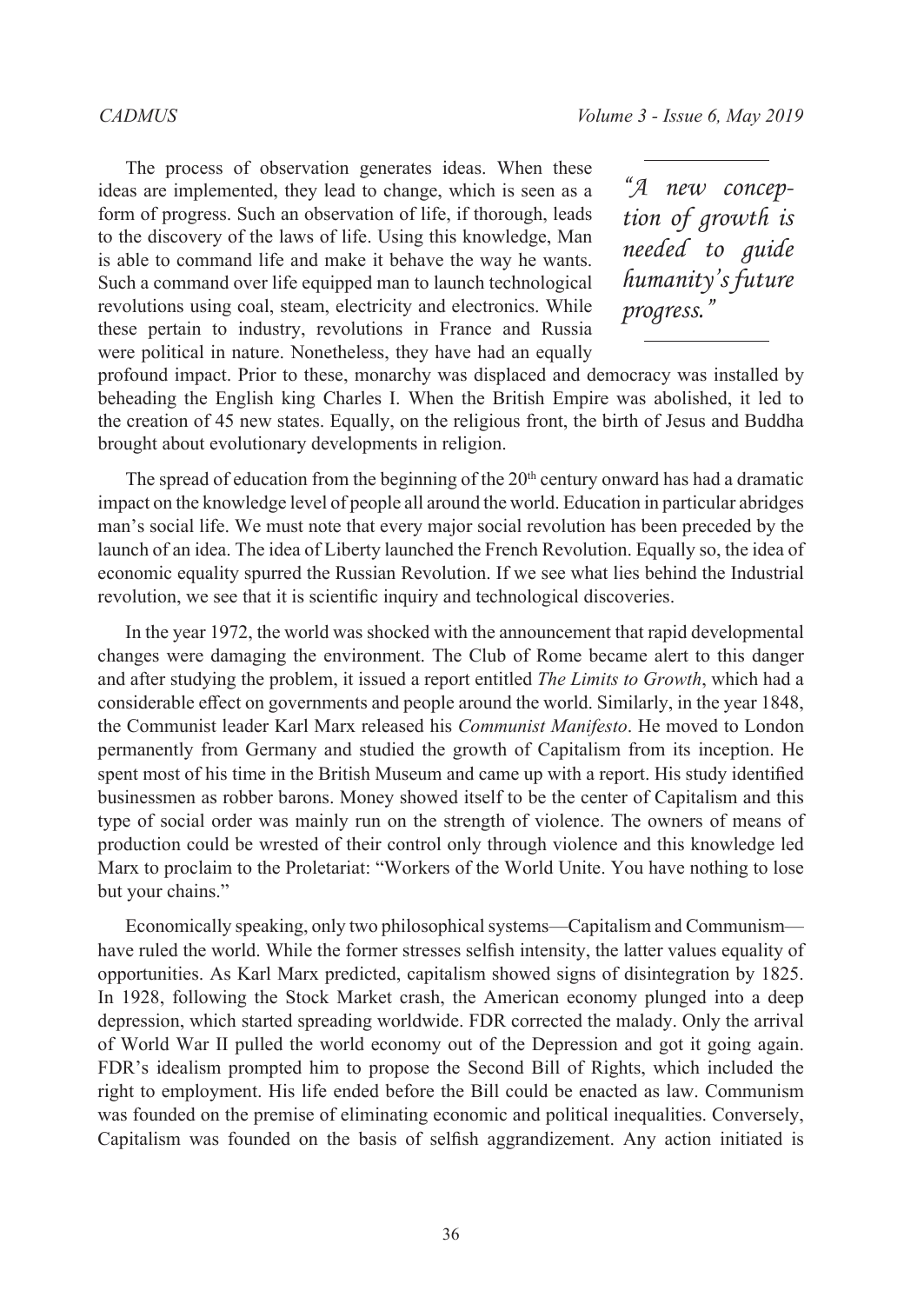backed by an idea. That idea is shaped by the collective energy and organized into force. This is applicable to both the Individual and the Collective.

*"The need of the hour is for evolution of humanity beyond the nation-state and the gradual emergence of effective institutions for global governance founded on an awakened sense of the psychological unity of all human beings."*

Let us consider the case of the nation-state, which is the final form taken by the collective energy. There was a time in history when primitive man did not understand how a woman conceived. It was presumed that a woman automatically delivered a child without any external intervention. It was her responsibility to train her child to walk and get his own food. Once that happened, her responsibility was over and she went on to beget other children. While the human species advanced, the weaning period kept lengthening. This increasing burden necessitated help from another person. This led to the formation of the family.

Meanwhile, the institution of property came into existence with the added stipulation that a man would give his property only to children his wife had conceived for him and not to any children born to men other than him. This is the historical justification for ancient society's insistence on women's chastity. This explanation sounds very much plausible. Moreover, it is plausible that sentimental reasons can account for a woman's loyalty to a man to whom she had borne many children. Thus, the family was born and it marked the first step in social collective organization.

Man is social and gregarious by nature and at the same time very pugnacious. While his social nature helps to create a large settlement, his aggressive nature generates hostility towards outsiders. Such a tendency for clashing led to the emergence of leaders who led the group during fights and clashes. Over a period, regional or national leaders rose on the scene. Ultimately, this led to the emergence of monarchs and royalty. Once royalty came on the scene, along came notions of loyalty and piety. In the beginning, the Collective was stronger than the leader and so he simply deferred to the wishes of the majority. Love of the land one lived on for ages gradually acquired the hue of patriotism. In this manner, the nation-state came into existence. Before the year 1857, no political entity designated as India even existed. The same was true of both Germany and Italy until the second half of the  $19<sup>th</sup>$  century. The actions and ideas that have gone into its making are obvious facts. These obvious facts are the inevitable truths of existence turning into history.

We are venturing into a field where there has been no prior research or pioneering work. The field itself has not secured any clarity. No answers can be formulated as even the questions have not been framed. Over time, the development of nation-states and industrialization fueled in humans the aspiration for continuous progress until the Club of Rome challenged that notion by insisting on the limits to growth in 1972. Yet in spite of obvious planetary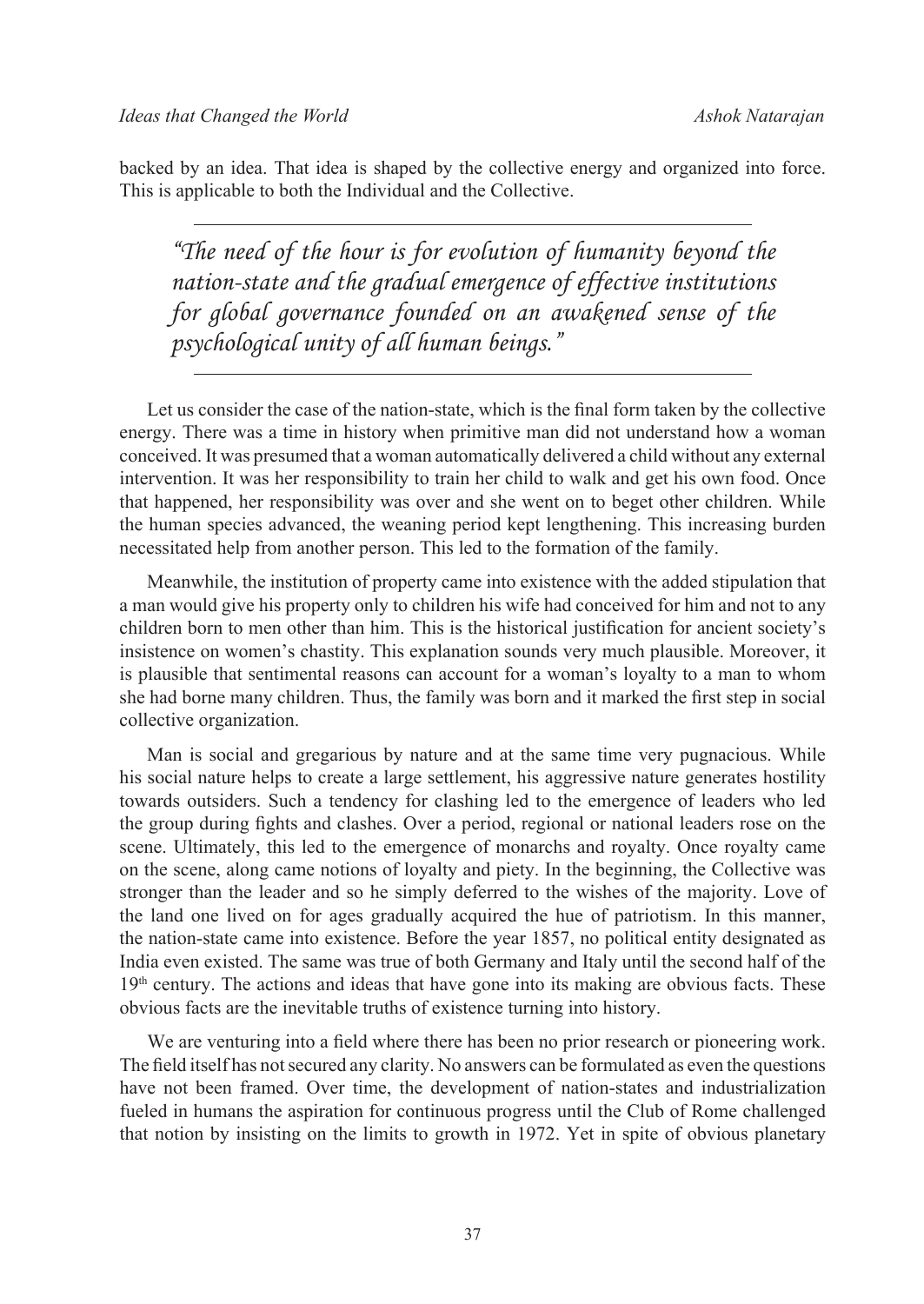limitations, the aspiration persists the world over and is embodied in the striving for limitless growth. But the question is growth of what? A new conception of growth is needed to guide humanity's future progress. Humanity's aspiration needs to evolve from the limitless material consumption to the endless growth of human wellbeing and inner personal fulfillment. This requires a shift from seeking ever more powerful technologies for external achievements to an inner seeking for inner well-being.

*"A universal currency is the need of the hour to overcome the limitations of national currency systems."*

Only recently has the world arrived at the form of the nation-state, but the limitations of division of the world into competitive units based on differences of nationality, language and religion are already apparent. The challenges confronting humanity today are global in magnitude and can only be effectively addressed by global cooperation, coordination, rule of law and social culture. The need of the hour is for evolution of humanity beyond the nationstate and the gradual emergence of effective institutions for global governance founded on an awakened sense of the psychological unity of all human beings. This will in turn require other accompaniments including abolition of nuclear weapons, abolition of war and aggression, elimination of destabilizing financial speculation and rising levels of economic inequality. Stated positively, *political liberty must be made real by economic equality*. Beyond that, further steps will be needed to achieve social and psychological equality.

The beheading of Charles I began the decline of monarchy, which received a final death blow through the violence of the French and Russian Revolutions. Inflation remains a key symbol of human duality. Human nature tries to reach goals by going in the opposite direction. When it seeks plenty of wealth, it chooses to do so by exercising austerity. As man evolves, we find him exhibiting such dual attitudes. On such occasions the importance of rationality becomes most evident. The vast expanses of Asia gave rise to emotions while the narrow spaces of peninsular Europe generated thinking and produced the most creative thinkers of the ancient world. Mental culture first emerged in the West in the city-states of ancient Greece, which gave rise to the birth of great minds such as Socrates, Aristotle and Plato.

The initial spark of creative thinking in Greece matured many centuries later as active thinking among the common men of Europe. People in the Middle Ages in Europe were intensely emotional. The vacillation that Hamlet exhibited in Shakespeare's play marks the initial awakening of thinking in the broader population. Hamlet lives among those who unquestionably accept appearances and the status quo, whereas his mind dwells on deeper questions. His deceased father represents the passing emotional man, who remains true to sentiment and convention even when he knows the truth. His father's ghost gives him a command to kill his uncle Claudius, but bids him to leave his guilty mother to her own conscience. But Hamlet is raging to punish his mother first as she had sullied the sanctity of marital fidelity to his father. The emotionally driven human being now receives a mental command. That signaled the birth of Mind in Man. Shakespeare set his play in Denmark at a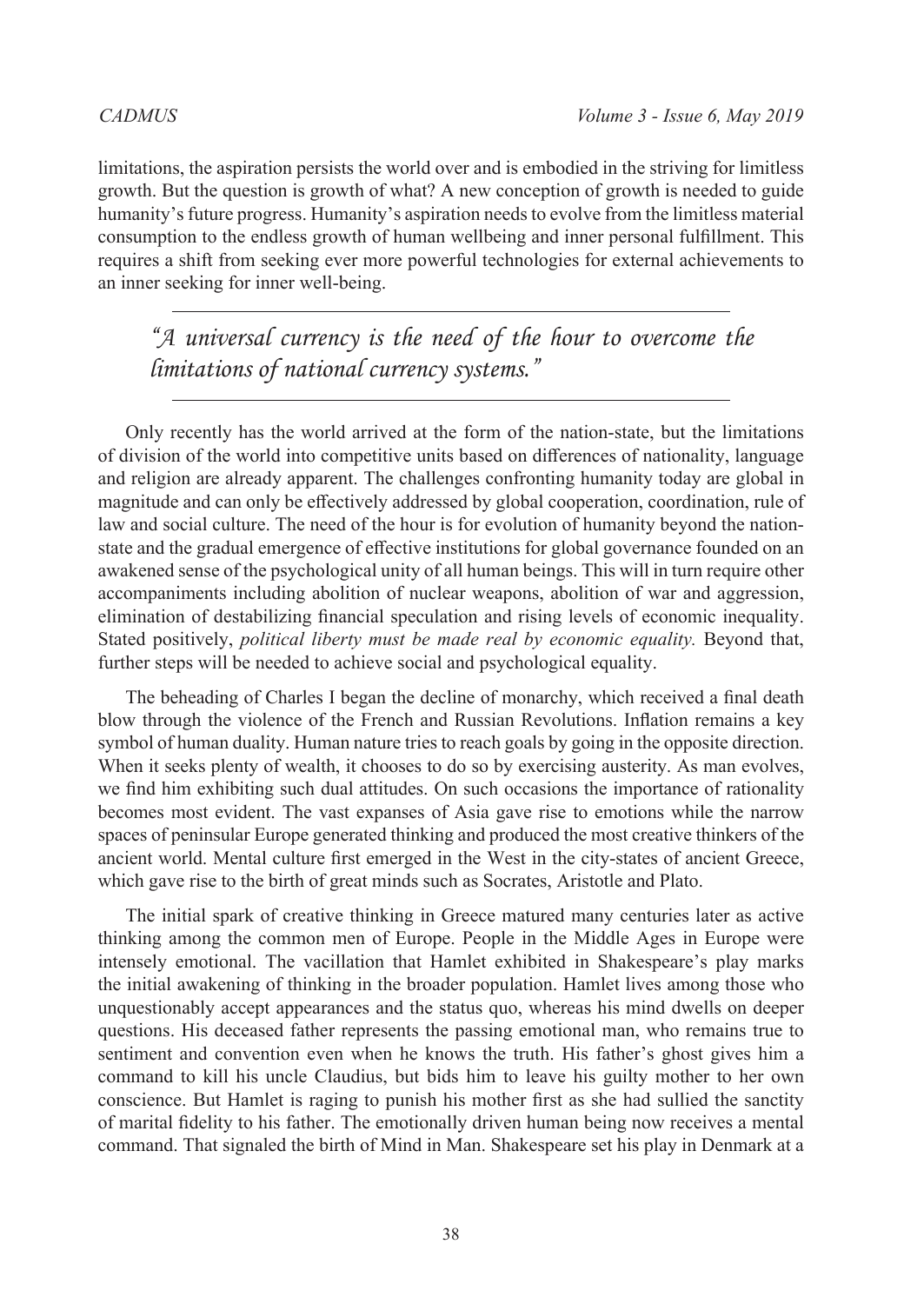time when religious superstition prevailed. It was that emergence of Mind which later spread all over Europe and exhibited itself as mental culture.

Mind is an evolutionary instrument that needs the social support of an institution to solidify itself. It was at this time that Britain took to sea faring and emerged as a great trading nation. The copious rainfall that England received generated luxuriant fields of abundant grass ideal for supporting great herds of sheep. As a result, there was plenty of wool ready for export. England at that time had about 100,000 large and small ships and boats. The discovery of a sea route to India for spice trade gave Europe a big boost for trading. What started as commerce for spice trading grew by leaps and bounds. Soon, Britain established a commercial empire. That later gave rise to London becoming a banking and financial capital. Recently, money has taken the form of blockchain currencies such as Bitcoin. A universal currency is the need of the hour to overcome the limitations of national currency systems. The birth of the Euro prepares for what must eventually result in the emergence of a universal currency capable of supporting the value of true economic equality. The future world is heading in this direction.

Before we understand the concept of economic equality, we must first understand the concept of equality. We now see the Individual as a catalyst of social progress. But in earlier centuries there was no such individual. There was only a social collectivity with an organized being. That collective social entity had consciousness, knowledge and also power. On top of all that, the Collectivity enjoyed some form of delight. When one strikes oil, the oil belongs to those who own the land or the rights for mining it. But in reality, the oil belongs to the whole collectivity. One must understand clearly that no individual left by himself can create technology or any useful resource. The same applies to any corporate entity. It therefore becomes obvious that it is the society that creates and uses technology or any other useful resource.

Humanity has grievously erred with respect to society on two counts. The first error is the habit of becoming a slave to its own creation. The second error is to believe any person who claims that things belong exclusively to him and not to the society. The actual fact is that the discovery belongs to the entire society as it is the whole society that has discovered it in the first place. Let us assume that a lone individual exists on an island. What can such a man accomplish or even if he accomplishes, how can he enjoy his discovery? Until two centuries ago, man worked from dawn to dusk and knew no leisure. His day time was fully taken up with working for his master and employer. Technological advances and increasing leisure have now reduced working hours to 8 hours per day for 5 days. This will be abridged further. It is not possible for Newton to have discovered the principle of gravity without living as a member of society. Values like delight, knowledge and power are collective possessions that have been generated by society. As such they are the rightful possession of society.

Technological advancement should naturally lead to a reduction in working hours. Increasing leisure is the crucible of culture. It is only people who are very physical who need work for their enjoyment. When civilization advances, it raises the physical man to the higher mental level and reduces his physical working hours. Over the last two centuries, humanity has been moving towards mind and away from the body. Previously, history used to be the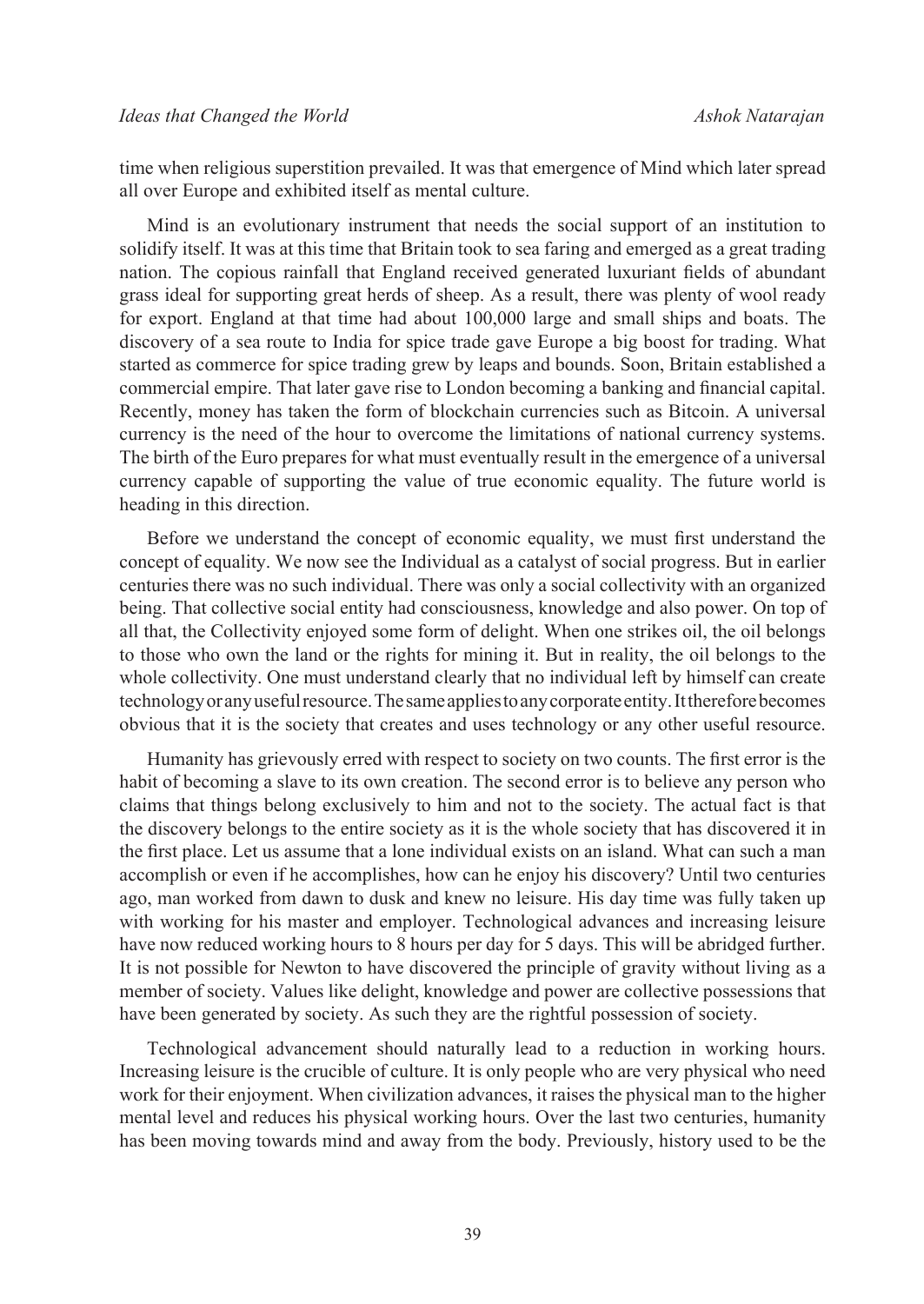history of kings and monarchs or governments. Europe used to be considered the center of the whole world. This is no longer the case. Historian Arnold Toynbee viewed history as the history of societies. We see history is moving away from monarchs and towards people. Political liberty is empowering the common man. Economic equality will ensure that the benefits of production are equitably distributed. The work of the UN supports this evolution by reducing violence, improving health and extending rights to individuals.

Profits should be distributed equitably to reach all stakeholders and not just a company's shareholder. Employment needs to be proclaimed as a birth right, as US President Franklin D. Roosevelt conceived in the Economic Bill of Rights. It should be recognized not only as an economic and political right, but a birth right. Capitalism is an outgrowth of commerce. When the Great Depression struck, capitalism lost much of its vitality. Since 1929, it has been kept alive by human resourcefulness much like a man in coma is preserved on artificial life support systems. Its nature is self-organization.

Today effective efficiency is generated not so much by technological advance as by the social distribution of the process of production. What makes technological discovery possible is the social readiness to empower the individual. When the public is illiterate, printing technology has limited utility. It is the rise of a reading public that spurs advances in printing. Humanity has a tendency to reverse the perception. Napoleon went about campaigning for the spread of democratic ideals of France and he did so by imposing monarchy in places that he conquered. The Soviet Union sought to implement the ideals of Communism through state oppression. India discovered the unity of the Absolute and sought to realize it through caste hierarchy. This policy of reverse perception has its own advantages though. We find society taking a lenient view of the criminal and attempting to transform him. The wealth of today resides mostly with the successors of robber barons of yesterday.

All great achievements of democracy, liberty and equality have only originated as ideas that led to action. The aim of this paper is to find out what actions are called for at present and what ideas will lead to those actions. The practice of agriculture began by imitating the productivity of nature. Similarly, the art of Commerce began after humanity found out that exchange relationships between people lead to the generation of money. In a similar vein, one can argue that man's positive relationship with earth will generate endless joy for the whole of humanity. It is left to humanity to actualize such a vision in the coming future.

Mark Mazower's *Governing the World: The History of an Idea, 1815 to the Present* is extremely informative in this regard. Radhakrishnan, the Indian philosopher, has traced the history of man in terms of his mental development. The available history lends itself to such a review. History can also be studied in terms of institutional development or in terms of values. Anthropologists have studied human history in terms of the tools man has used. In this manner, human history can be studied from the point of view of speech, music, and many other things. Actually, human progress has not been linear or unidimensional, but multilinear and even zigzag.

Progress may be defined as moving from a partial success to total accomplishment. A whole consists of numerous smaller parts. Every small part is a whole by itself. Movement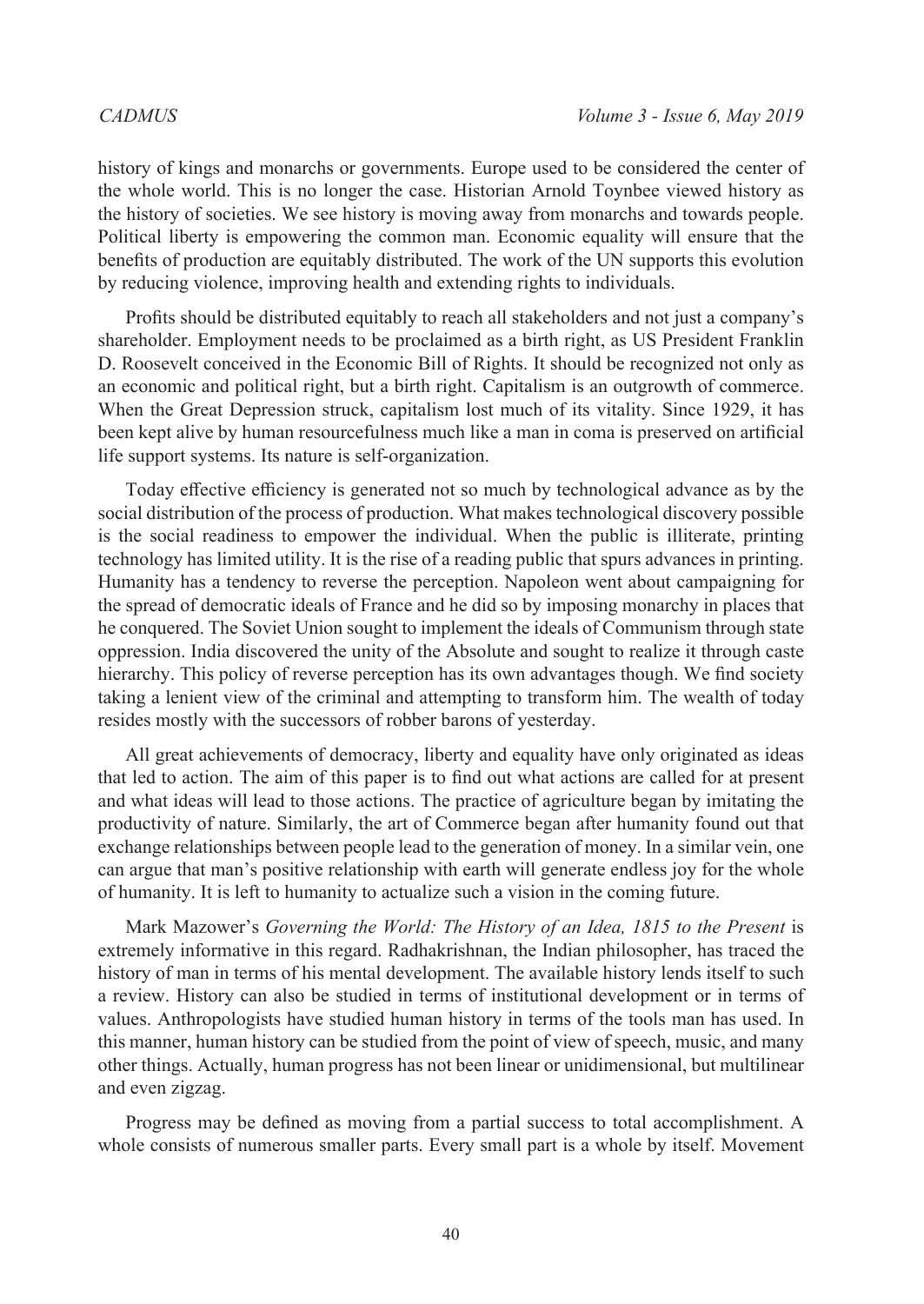from a whole to another passes through a metamorphosis. This phenomenon can be traced back to a very small unit, the infinitesimal. That small unit can be observed as energy, force or power. Evolution of form is one line of development; evolution of consciousness is another. In primitive times, the main idea was survival. But in modern times, ideas such as competition, self-reliance and even accomplishment prevail. European aristocracy over the centuries developed truth-speaking as a cherished value.

*"The world awaits a global movement of unity based on an inspiring idea or a cluster of ideas."*

Napoleon inspired the people of Europe to aspire for liberty, citing the ideals of the French Revolution. Washington prepared himself to fight for American Independence even when he found many of the American colonists mercenary and indifferent to the cause. Similarly, Mahatma Gandhi inspired the Indian population to fight for Independence. Such movements calling for Independence are backed by the idea that Freedom is essential for human beings. There are many reasons why a movement like the Indian Green Revolution succeeded. The idea of self-sufficiency in food appealed to the self-respect of Indian farmers and therefore the movement succeeded. Ideas that appeal to the population generate social movements that succeed.

It is worthwhile endeavoring now to frame a goal or goals that will release the aspiration and energies of the whole humanity for rapid social advancement. Perhaps, the UN Sustainable Development Goals are a step in that direction. The unrealized potentials of Life are infinite and infinitely positive. Philosophies speak of everlasting joy in heaven. We can also consider its human earthly version. The striking expansion of American prosperity is directly linked with the values of customer satisfaction, which in turn comes from trusting the honesty of customers.

The UN is a great institution with many accomplishments and also many failures. One of its recent accomplishments is the formulation of SDGs that define the collective goals of humanity to be achieved in the coming future. The question is, how are these goals to be implemented? Another question arises also as to who will achieve these goals. So far, great leaders have emerged to achieve great accomplishments. But currently no such great leader is on the scene. Is it possible for a movement to replace the need for a leader? Can a movement be inspired by the emergence of an idea? First, we can only begin from where we are. Let us first define where we are. We are now in nation-states and the next step may be a global state or global governance. However, there is great resistance to this move.

Throughout history human beings have been motivated by incentives such as profit, competition and ambition. At present, mankind is threatened by various dangers such as climate change, job loss and migration of displaced people. Great unifying movements such as the EU threaten to break up due to disruptive forces. No single government can serve as the world leader at present. The world awaits a global movement of unity based on an inspiring idea or a cluster of ideas. This article is aimed at precisely addressing that question.

Germany became aggressive in 1939 and wanted to establish her own empire akin to those of the other great European powers. Hitler dreamed of running his empire with a civil